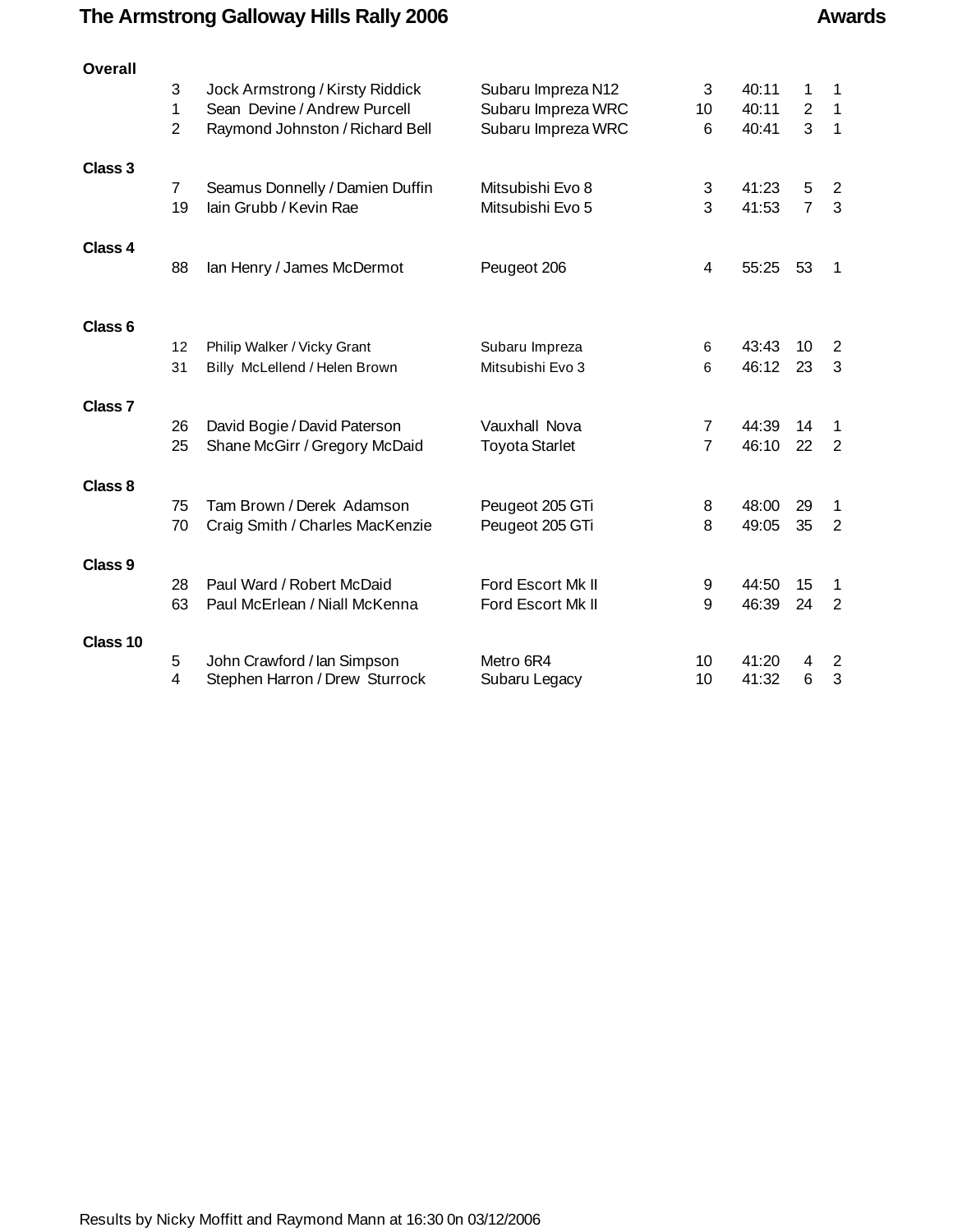### **The Armstrong Galloway Hills Rally 2006 Awards Awards**

# **The Maconochies Trophy - 1st Group N Car** 3 Jock Armstrong / Kirsty Riddick Subaru Impreza N12 3 40:11 1 1 **James Haugh Trophy - 1st GM** 26 David Bogie / David Paterson Vauxhall Nova 7 44:39 14 1 **The Gemmell Trophy - 1st Ford** 28 Paul Ward / Robert McDaid Ford Escort Mk II 9 44:50 15 2 **Thomas Corrie Trophy - 1st Rover Group** 5 John Crawford / Ian Simpson Metro 6R4 10 41:20 4 2 **James Brown Trophy - 1st Peugeot Talbot** 75 Tam Brown / Derek Adamson Peugeot 205 GTi 8 48:00 29 1 **Trophy - 1st Subaru** 3 Jock Armstrong / Kirsty Riddick Subaru Impreza N12 3 40:11 1 1 **Trophy - 1st Mitsubishi** 7 Seamus Donnelly / Damien Duffin Mitsubishi Evo 8 3 41:23 5 2 **Lawrence Clark Trophy - 1st Navigator resident in DG Postal District** 3 Kirsty Riddick Subaru Impreza N12 3 40:11 1 1 **Malcolm Wilson Motorsport Award - Greatest improvement on seeding** 101 John Wilson / Jennifer Wilson Ford Sierra 10 48:22 31 8 **Award - Highest placed all EACC crew** 20 Gordon Alexander / Ian Clark Mitsubishi Evo 1 10 43:12 9 4 **George Rutherford Trophy - Highest Placed female** 59 Linda Allan / Scott Hunter Mitsubishi Evo 4 3 48:15 30 13 **The Armstrong Family Award - Highest placed 2 wheel drive car** 26 David Bogie / David Paterson Vauxhall Nova 7 44:39 14 1 **The Fred Patterson Trucks and Performance Cars Award - Highest rated Irish Competitor** 7 Seamus Donnelly / Damien Duffin Mitsubishi Evo 8 3 41:23 5 2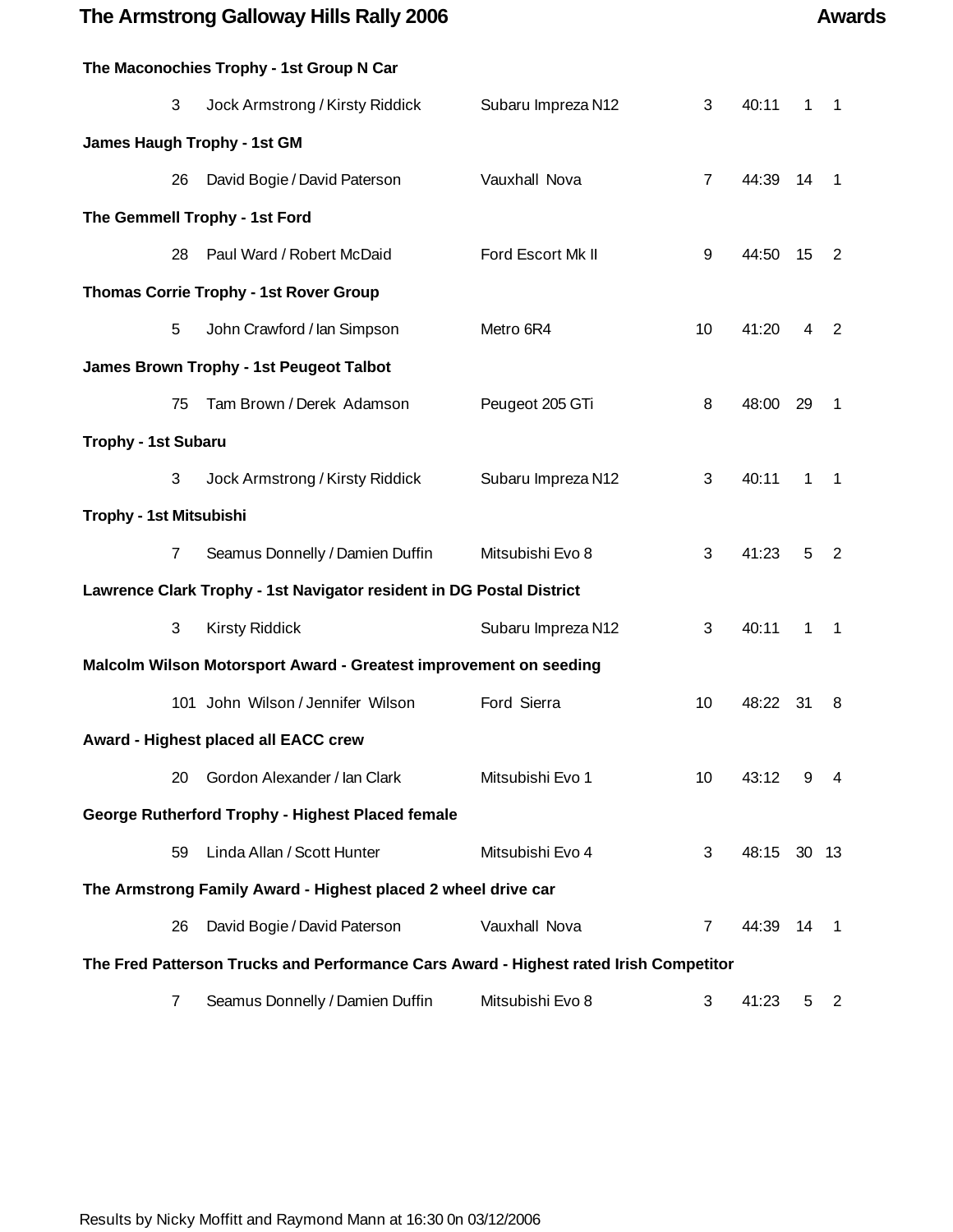### The Armstrong Galloway Hills Rally 2006 **Awards** Awards

### **Award - Spirit of the Rally**

### Rodney Ward

### **The McHarg International Challenge Award - 1st Team of 3 from same country**

|     | <b>Ireland</b>                                                        |                       |    |          |           |                |
|-----|-----------------------------------------------------------------------|-----------------------|----|----------|-----------|----------------|
|     | 1 Sean Devine / Andrew Purcell                                        | Subaru Impreza WRC    | 10 | 40:11    | 2         | $\overline{1}$ |
|     | 2 Raymond Johnston / Richard Bell                                     | Subaru Impreza WRC    | 6  | 40:41    |           | $3 \quad 1$    |
|     | 7 Seamus Donnelly / Damien Duffin                                     | Mitsubishi Evo 8      | 3  | 41:23    | 5         | $\overline{2}$ |
|     | The Crew Notes Award - Best Notes on Web Site                         |                       |    |          |           |                |
|     | 36 Gregory Shaw / John McCann                                         | Subaru Impreza        | 3  | 47:14    | 26 11     |                |
|     | The Stena Line Awards - Highest Placed Irish Competitor in each class |                       |    |          |           |                |
|     | Seamus Donnelly / Damien Duffin                                       | Mitsubishi Evo 8      | 3  | 41:23    | 5         | $\overline{2}$ |
| 25  | Shane McGirr / Gregory McDaid                                         | <b>Toyota Starlet</b> |    | 46:10    | <b>22</b> | $\overline{2}$ |
| 86. | Kerrill Waters / Hitan McGowan                                        | Peugeot 205 GTi       | я  | 49.38 38 |           | $\mathcal{R}$  |

86 Kerrill Waters / Ultan McGowan Peugeot 205 GTi 8 49:38 38 3 28 Paul Ward / Robert McDaid **Ford Escort Mk II 5 12 12 12 13 144:50** 15 1 1 Sean Devine / Andrew Purcell **Subaru Impreza WRC** 10 40:11 2 1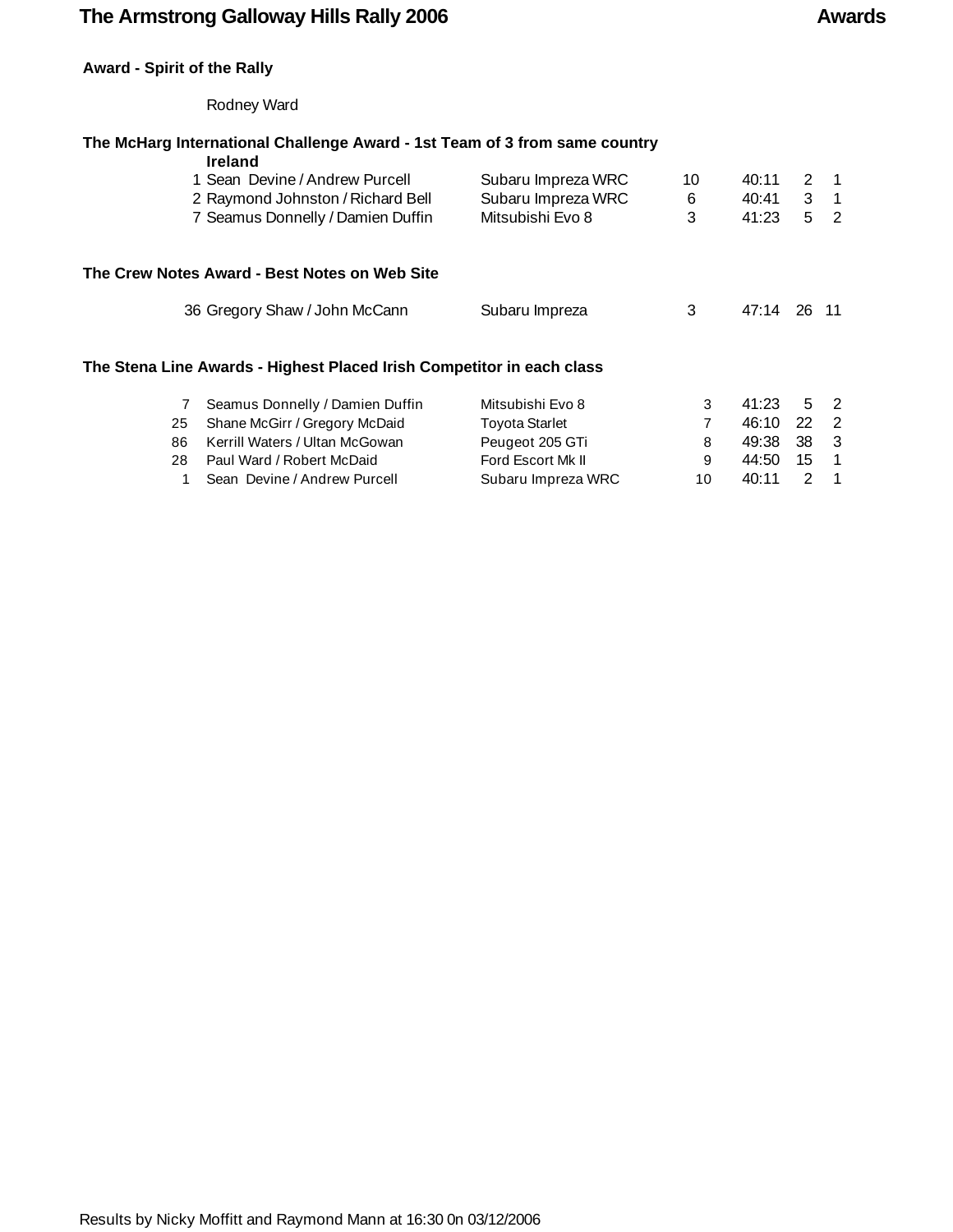## The Armstrong Galloway Hills Rally 2006 - Overall Order **3rd December 2006**

| No           | Crew                                                          | Car                                 | <b>Class</b> | SS <sub>1</sub> | SS <sub>2</sub> | SS3           | SS4          | SS5          | Othr | <b>Total</b>   | O/A                     | CI                      |
|--------------|---------------------------------------------------------------|-------------------------------------|--------------|-----------------|-----------------|---------------|--------------|--------------|------|----------------|-------------------------|-------------------------|
| 3            | Jock Armstrong / Kirsty Riddick                               | Subaru Impreza N12                  | 3            | 10:14           | 7:41            | 8:04          | 8:01         | 6:11         |      | 40:11          | 1                       | $\overline{1}$          |
| $\mathbf{1}$ | Sean Devine / Andrew Purcell                                  | Subaru Impreza WRC                  | 10           | 10:21           | 7:40            | 8:08          | 7:49         | 6:13         |      | 40:11          | $\overline{\mathbf{c}}$ | 1                       |
| 2            | Raymond Johnston / Richard Bell                               | Subaru Impreza WRC                  | 6            | 10:16           | 7:45            | 8:23          | 7:59         | 6:18         |      | 40:41          | 3                       | 1                       |
| 5            | John Crawford / Ian Simpson                                   | Metro 6R4                           | 10           | 10:21           | 7:40            | 8:32          | 8:16         | 6:31         |      | 41:20          | 4                       | $\overline{\mathbf{c}}$ |
| 7            | Seamus Donnelly / Damien Duffin                               | Mitsubishi Evo 8                    | 3            | 10:34           | 7:52            | 8:25          | 8:15         | 6:17         |      | 41:23          | 5                       | $\overline{c}$          |
| 4            | Stephen Harron / Drew Sturrock                                | Subaru Legacy                       | 10           | 10:26           | 7:57            | 8:22          | 8:18         | 6:29         |      | 41:32          | 6                       | 3                       |
| 19           | lain Grubb / Kevin Rae                                        | Mitsubishi Evo 5                    | 3            | 10:39           | 8:01            | 8:24          | 8:25         | 6:24         |      | 41:53          | 7                       | 3                       |
| 10           | Malloch Nicoll / Bob Lumgair                                  | Mitsubishi Evo 7                    | 3            | 11:06           | 8:14            | 8:40          | 8:32         | 6:36         |      | 43:08          | 8                       | $\overline{4}$          |
| 20           | Gordon Alexander / Ian Clark                                  | Mitsubishi Evo 1                    | 10           | 11:04           | 8:13            | 8:34          | 8:37         | 6:44         |      | 43:12          | 9                       | 4                       |
| 12           | Philip Walker / Vicky Grant                                   | Subaru Impreza                      | 6            | 11:20           | 8:17            | 8:50          | 8:40         | 6:36         |      | 43:43          | 10                      | $\overline{2}$          |
| 8            | David Hughes / Louise Sutherland                              | Mitsubishi Evo 8.5                  | 10           | 11:18           | 8:12            | 8:52          | 8:45         | 6:42         |      | 43:49          | 11                      | 5                       |
| 15           | Craig McMiken / David Crisp                                   | Mitsubishi Evo 6                    | 3            | 11:11           | 8:27            | 8:51          | 8:43         | 6:40         |      | 43:52          | 12                      | 5                       |
| 32           | Donnie MacDonald / John McDonell                              | Subaru Impreza GC8                  | 3            | 11:14           | 8:25            | 9:00          | 8:42         | 6:41         |      | 44:02          | 13                      | 6                       |
| 26           | David Bogie / David Paterson                                  | Vauxhall Nova                       | 7            | 11:23           | 8:48            | 8:51          | 8:57         | 6:40         |      | 44:39          | 14                      | $\mathbf{1}$            |
| 28           | Paul Ward / Robert McDaid                                     | Ford Escort Mk II                   | 9            | 11:24           | 8:32            | 8:53          | 9:06         | 6:55         |      | 44:50          | 15                      | $\mathbf{1}$            |
| 66           | Ross Cree / Robin Nicolson                                    | Subaru Impreza                      | 3            | 11:25           | 8:42            | 9:00          | 9:02         | 6:57         |      | 45:06          | 16                      | $\overline{7}$          |
| 22           | Eddie Donaghy / Simon Mills                                   | Mitsubishi Evo 8                    | 3            | 11:31           | 8:41            | 9:02          | 9:13         | 6:54         |      | 45:21          | 17                      | 8                       |
| 43           | Tom Hynd / Roger Herron                                       | Mitsubishi Evo 6                    | 3            | 11:26           | 8:35            | 9:12          | 9:17         | 6:58         |      | 45:28          | 18                      | 9                       |
| 35           | Stephen Campbell / Stewart Hurst                              | Mitsubishi Evo 5                    | 10           | 11:16           | 8:45            | 9:23          | 9:09         | 6:56         |      | 45:29          | 19                      | $6\phantom{1}6$         |
| 33           | Steven Hogg / Phil Shortt                                     | Subaru Impreza                      | 10           | 11:44           | 8:47            | 9:32          | 8:56         | 6:43         |      | 45:42          | 20                      | $\overline{7}$          |
| 49           | Trevor Ferguson / Patrick Gallagher                           | Subaru Impreza N12                  | 3            | 11:43           | 8:49            | 9:12          | 9:06         | 6:57         |      | 45:47          | 21                      | 10                      |
| 25           | Shane McGirr / Gregory McDaid                                 | <b>Toyota Starlet</b>               | 7            | 11:53           | 8:47            | 9:18          | 9:26         | 6:46         |      | 46:10          | 22                      | $\overline{2}$          |
| 31           | Billy McLellend / Helen Brown                                 | Mitsubishi Evo 3                    | 6            | 11:46           | 9:22            | 8:44          | 9:27         | 6:53         |      | 46:12          | 23                      | 3                       |
| 63           | Paul McErlean / Niall McKenna                                 | Ford Escort Mk II                   | 9            | 11:59           | 8:48            | 9:17          | 9:24         | 7:11         |      | 46:39          | 24                      | $\overline{c}$          |
| 72           | Stephen Hope / Louise Wright                                  | Ford Escort RS                      | 9            | 11:45           | 8:59            | 9:19          | 9:51         | 7:08         |      | 47:02          | 25                      | 3                       |
| 36           | Gregory Shaw / John McCann                                    | Subaru Impreza                      | 3            | 11:48           | 10:01           | 9:09          | 9:15         | 7:01         |      | 47:14          | 26                      | 11                      |
| 51           | Barry Horan / Mark Siggins                                    | Subaru Impreza                      | 3            | 11:59           | 9:10            | 9:30          | 9:38         | 7:09         |      | 47:26          | 27                      | 12                      |
| 48           | Martin Collins / Fergal Shaw                                  | Ford Escort Mk II                   | 9            | 12:20           | 9:15            | 9:24          | 9:28         | 7:02         |      | 47:29          | 28                      | $\overline{4}$          |
| 75           | Tam Brown / Derek Adamson                                     | Peugeot 205 GTi                     | 8            | 12:16           | 9:00            | 9:29          | 9:46         | 7:29         |      | 48:00          | 29                      | $\mathbf{1}$            |
| 59           | Linda Allan / Scott Hunter                                    | Mitsubishi Evo 4                    | 3            | 12:34           | 9:19            | 9:31          | 9:50         | 7:01         |      | 48:15          | 30                      | 13                      |
| 101          | John Wilson / Jennifer Wilson                                 | Ford Sierra                         | 10           | 12:46<br>12:14  | 9:13<br>9:09    | 9:30<br>10:26 | 9:24<br>9:43 | 7:29<br>7:06 |      | 48:22          | 31<br>32                | 8<br>5                  |
| 45           | Ivor Clark / Bob Morland                                      | Chrysler Avenger                    | 9            | 12:36           | 9:14            | 9:30          |              | 7:30         |      | 48:38<br>48:41 | 33                      | 9                       |
| 84<br>61     | Annabelle Tennant / Dave Tennant<br>Thomas Brown / Peter Kerr | Subaru Impreza<br>Ford Escort Mk II | 10<br>9      | 12:23           | 9:28            | 9:40          | 9:51<br>9:54 | 7:32         |      | 48:57          | 34                      | 6                       |
| 70           | Craig Smith / Charles MacKenzie                               | Peugeot 205 GTi                     | 8            | 12:26           | 9:18            | 9:58          | 10:07        | 7:16         |      | 49:05          | 35                      | $\overline{2}$          |
| 71           | Graham Clark / Amy McKinnon                                   | Subaru Impreza                      | 3            | 12:55           | 9:29            | 9:38          | 9:51         | 7:15         |      | 49:08          | 36                      | 14                      |
| 62           | Nick West / Philip Peak                                       | Mitsubishi Evo 4                    | 10           | 12:35           | 9:41            | 9:53          | 10:01        | 7:26         |      | 49:36          | 37                      | 10                      |
| 86           | Kerrill Waters / Ultan McGowan                                | Peugeot 205 GTi                     | 8            | 12:20           | 9:28            | 9:50          | 10:18        | 7:42         |      | 49:38          | 38                      | 3                       |
| 73           | Tommy Mackay / Ally Mackay                                    | Mitsubishi Evo 3                    | 10           | 13:16           | 9:12            | 9:34          | 9:56         | 7:49         |      | 49:47          | 39                      | 11                      |
| 76           | Charles Blair / Keir Beaton                                   | Volkswagen Polo                     | 7            | 12:47           | 9:39            | 9:56          | 10:15        | 7:23         |      | 50:00          | 40                      | 3                       |
| 85           | Stuart McNeil / Susan Brown                                   | MG ZR                               | 8            | 12:19           | 9:09            | 10:06         | 9:47         | 10:00        |      | 51:21          | 41                      | $\overline{4}$          |
| 77           | Thomas Coburn / Patrick McCullagh                             | Mitsubishi Evo 6                    | 3            | 13:09           | 9:48            | 10:36         | 10:05        | 7:47         |      | 51:25          | 42                      | - 15                    |
| 69           | Alan McMorran / Albert Connelly                               | Peugeot 205 GTi                     | 9            | 13:14           | 10:11           | 10:39         | 10:52        | 7:57         |      | 52:53          | 43                      | 7                       |
| 68           | Callum Bendall / Scott Bendall                                | Ford Ka                             | 7            | 13:58           | 9:54            | 10:07         | 10:47        | 8:14         |      | 53:00          | 44                      | $\overline{a}$          |
| 83           | David Drummond / Steven Bogle                                 | Ford Escort Mk II                   | 9            | 13:36           | 10:06           | 10:24         | 10:56        | 7:59         |      | 53:01          | 45                      | 8                       |
| 93           | lan Bendall / Jim Haugh                                       | Vauxhall Corsa                      | 8            | 13:32           | 10:28           | 10:31         | 10:49        | 7:51         |      | 53:11          | 46                      | 5                       |
| 95           | Roger Alcorn / William Paul                                   | Peugeot 309 GTi                     | 9            | 13:24           | 10:17           | 10:43         | 10:59        | 8:02         |      | 53:25          | 47                      | 9                       |
| 97           | Rhona Mackin / Donald MacPhee                                 | Ford Escort Mk I                    | 9            | 14:08           | 10:21           | 10:37         | 10:49        | 7:53         |      | 53:48          | 48                      | 10                      |
| 98           | Michelle Park / Craig Gilmour                                 | Talbot Sunbeam Ti                   | 7            | 13:58           | 10:32           | 10:44         | 10:49        | 7:53         |      | 53:56          | 49                      | 5                       |
| 41           | Billy Thomson / Jim Little                                    | Subaru Impreza N10                  | 3            | 18:05           | 9:26            | 9:26          | 9:58         | 7:30         |      | 54:25          | 50                      | 16                      |
| 79           | Lee Hastings / M Roberts                                      | Peugeot 205 GTi                     | 8            | 13:22           | 9:59            | 10:18         | 11:06        | 8:08         | 2:00 | 54:53          | 51                      | 6                       |
| 87           | Craig Henderson / Ashley Powell                               | Peugeot 205 GTI                     | 8            | 13:38           | 11:16           | 10:52         | 11:06        | 8:13         |      | 55:05          | 52                      | 7                       |
| 88           | lan Henry / James McDermot                                    | Peugeot 206                         | 4            | 14:08           | 10:32           | 11:01         | 11:31        | 8:13         |      | 55:25          | 53                      | $\overline{1}$          |
| 94           | Justin Rooke / Duncan Hastings                                | Peugeot 205 GTi                     | 9            | 14:30           | 10:30           | 11:04         | 11:39        | 8:12         |      | 55:55          | 54 11                   |                         |
| 54           | Ron Horne / Wayne Horne                                       | Subaru Impreza                      | 10           | 14:26           | 11:17           | 11:23         | 11:13        | 8:40         |      | 56:59          | 55 12                   |                         |
| 82           | Mark McCulloch / John McCulloch                               | Peugeot 205 GTi                     | 9            | 14:36           | 14:31           | 14:56         | 10:45        | 7:38         |      | 62:26          |                         | 56 12                   |
| 6            | Darren Gass / Neil Shanks                                     | Toyota Celica GT4                   | 10           |                 |                 |               |              |              |      | F/F            |                         |                         |
| 9            | Terry Mc Gonigle / Rodney Hicks                               | Mitsubishi Evo 9                    | 3            |                 |                 |               |              |              |      | F/F            |                         |                         |
| 11           | Adrian Hetherington / Terry Walkinshaw                        | Ford Escort Mk II                   | 9            | 10:54           |                 |               |              |              |      | F/F            |                         |                         |
| 14           | Seamus O'Connell / Sean Magee                                 | Ford Escort                         | 9            |                 |                 |               |              |              |      | F/F            |                         |                         |
| 16           | lan Campbell / Richard Wardle                                 | Mitsubishi Evo 9                    |              | 3 Non Starter   |                 |               |              |              |      | F/F            |                         |                         |
| 17           | Enda McNulty / Ronan O'Kane                                   | Mitsubishi Evo 6                    | 6            |                 |                 |               |              |              |      | F/F            |                         |                         |
| 18           | Paul Britton / Kenny Bustard                                  | Subaru Impreza N12                  | 3            | 11:13           | 10:38           |               |              |              |      | F/F            |                         |                         |
| 21           | Kieron Graffin / Paddy Robinson                               | Mitsubishi Evo 9                    | 6            | 10:56           | 9:06            |               |              |              |      | F/F            |                         |                         |

Results by Nicky Moffitt and Raymond Mann at 16:30 on 3/12/2006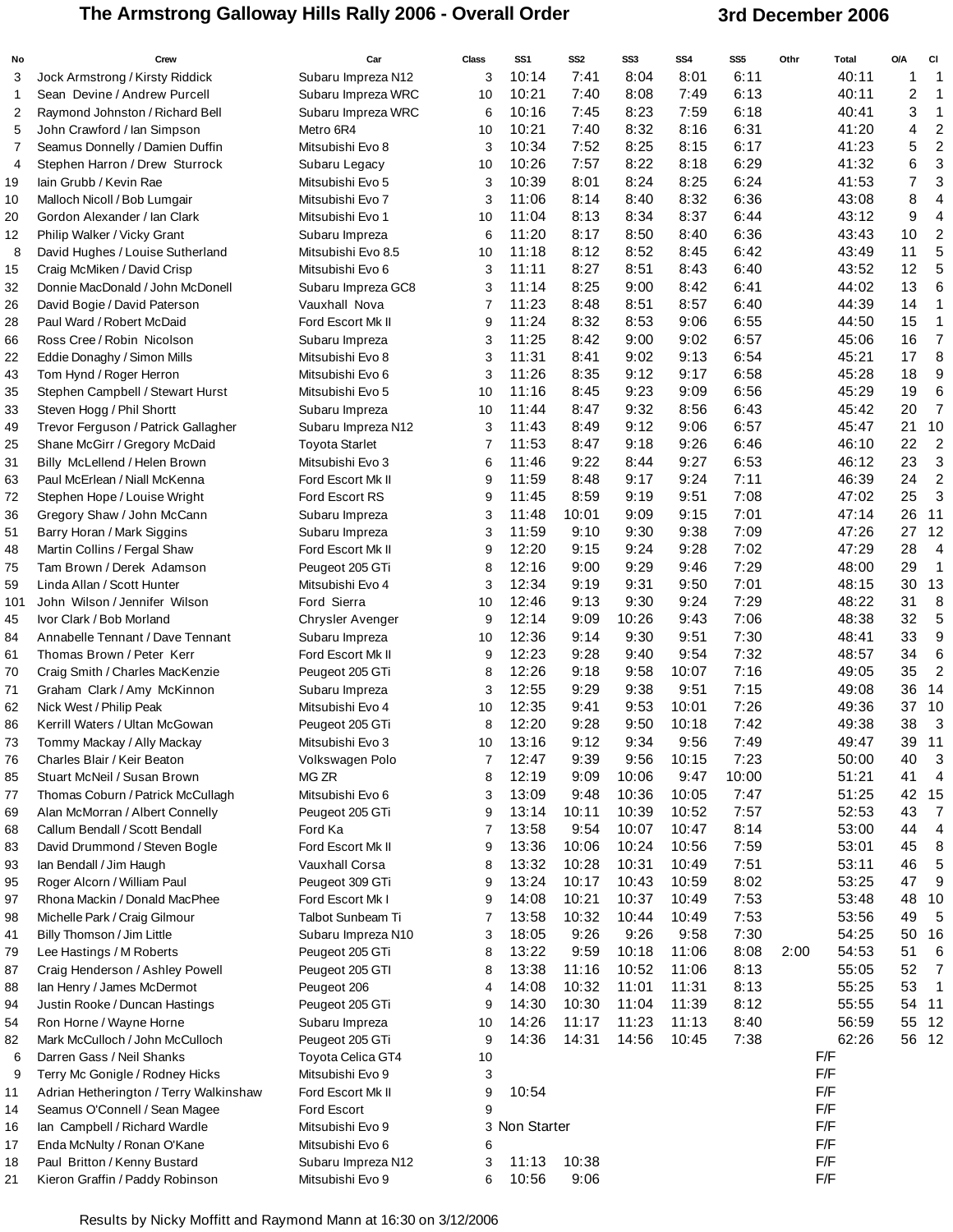### The Armstrong Galloway Hills Rally 2006 - Overall Order **3rd December 2006**

| No  | Crew                              | Car                   | <b>Class</b>   | SS <sub>1</sub> | SS <sub>2</sub> | SS3   | SS <sub>4</sub> | SS <sub>5</sub> | Othr     | <b>Total</b> | O/A | c |
|-----|-----------------------------------|-----------------------|----------------|-----------------|-----------------|-------|-----------------|-----------------|----------|--------------|-----|---|
| 23  | Martin Cairns / Gary Montieth     | Subaru Impreza        | 3              | 11:14           | 9:43            | 9:44  | 8:57            |                 | F/F      |              |     |   |
| 27  | Eoin McErlean / Donard McCann     | Mitsubishi EVO 8.5 MR |                | 3 Non Starter   |                 |       |                 |                 | F/F      |              |     |   |
| 29  | Darrell Harron / Fabian McAleer   | Ford Escort Mk II     | 9              |                 |                 |       |                 |                 | F/F      |              |     |   |
| 30  | Brendan Connor / Alan Redstone    | Subaru Impreza        | 6              | 11:23           | 15:50           | 9:22  |                 |                 | F/F      |              |     |   |
| 34  | Steven Clark / Lee Kerr           | Subaru Impreza        | 10             | 10:29           | 8:08            |       |                 |                 | F/F      |              |     |   |
| 37  | Shaun Reid / Damian Mc Auley      | Mitsubishi Evo        | 3              | 12:33           | 9:23            |       |                 |                 | F/F      |              |     |   |
| 38  | Gordon Murray / Corinne Yeaman    | Subaru Impreza        | 6              | 11:51           | 8:50            | 12:45 |                 |                 | F/F      |              |     |   |
| 39  | lain Haining / Mark Proudlock     | Vauxhall Nova GTE     | 8              | 11:55           |                 |       |                 |                 | F/F      |              |     |   |
| 42  | Paul Kiely / Pat McSharry         | Mitsubishi Evo 8      | 3              | 11:46           |                 |       |                 |                 | F/F      |              |     |   |
| 44  | Stephen French / Colin Booth      | Hillman Avenger       | 9              | 11:01           | 8:29            | 8:43  | 8:42            | 10:00           | F/F      |              |     |   |
| 46  | Colin Hope / Nick Patrick         | Proton Satria         | 4              |                 |                 |       |                 | 7:30            | F/F      |              |     |   |
| 47  | Sandy Arbuthnott / Ian Arbuthnott | Ford Escort Mk II     | 9              | 12:26           |                 |       | 9:33            | 7:26            | F/F      |              |     |   |
| 50  | Gary Cooney / Paul Beaton         | Mitsubishi Evo 8      | 3              |                 |                 |       |                 |                 | F/F      |              |     |   |
| 52  | Richard Dickson / Sanny Dobie     | Peugeot 205 GTi       | 8              |                 |                 |       | 9:40            | 7:05            | F/F      |              |     |   |
| 53  | Alan Carmichael / Ivor Lamont     | Mitsubishi Evo 8      | 3              |                 |                 |       |                 |                 | F/F      |              |     |   |
| 55  | John Paterson / William Smillie   | Ford Escort Mk II     | 10             | 12:06           | 8:30            | 8:53  | 13:18           |                 | F/F      |              |     |   |
| 56  | Stuart Paterson / Colin Maxwell   | Peugeot 205 GTi       | 9              | 16:58           | 10:00           | 10:13 | 10:21           | 7:55            | F/F      |              |     |   |
| 57  | Johnnie Johnston / Billy Dickson  | Vauxhall Astra        | 9              |                 |                 |       |                 |                 | F/F      |              |     |   |
| 60  | Aidan Caldwell / TBA              | Ford Escort Mk II     |                | 9 Non Starter   |                 |       |                 |                 | F/F      |              |     |   |
| 64  | Hugh Murdoch / Anne Murdoch       | Ford Escort Mk II     | 9              | 11:53           | 8:41            | 9:11  | 9:32            |                 | F/F      |              |     |   |
| 65  | Tommy Mackin / Derek Scott        | Ford Escort Mk II     | 9              | 12:50           | 9:46            | 9:55  | 10:12           |                 | F/F      |              |     |   |
| 67  | Scott Murdoch / Paul Murdoch      | Ford Escort Mk II     | 9              | 19:00           | 11:05           |       |                 |                 | F/F      |              |     |   |
| 74  | Joe Hunt / Roger Nevitt           | Ford Escort RS 2000   | 9              | 12:28           | 9:19            | 9:41  | 9:57            |                 | F/F      |              |     |   |
| 78  | Noel O'Donnell / Michael Bonner   | Peugeot 205 GTi       | 9              | 11:52           | 8:55            | 9:24  | 15:00           | 7:28            | F/F      |              |     |   |
| 81  | Thomas Haining / Gordon White     | Peugeot 205 GTi       | 8              | 13:16           | 13:51           | 11:01 |                 |                 | F/F      |              |     |   |
| 89  | John Allan / Grant Carbry         | Opel Manta 400        | 9              | 14:21           | 15:30           |       | 11:26           | 8:43            | F/F      |              |     |   |
| 90  | Gordon Thompson / James Thompson  | Mitsubishi Evo 7      | 3              | 11:49           | 8:47            | 9:31  |                 |                 | 1:00 F/F |              |     |   |
| 91  | Uel Montgomery / Leslie Hawe      | <b>Vauxhall Astra</b> | 2              |                 |                 |       |                 |                 | F/F      |              |     |   |
| 92  | Kenny Perratt / Donna MacPhee     | <b>Talbot Sunbeam</b> | 9              |                 |                 |       |                 |                 | F/F      |              |     |   |
| 96  | Allan Galloway / Derek Hughes     | Opel Corsa            | $\overline{7}$ | 14:21           | 9:58            | 10:08 |                 |                 | F/F      |              |     |   |
| 99  | Alec Curran / Richard Neaves      | <b>Talbot Sunbeam</b> | $\overline{7}$ |                 |                 |       |                 |                 | F/F      |              |     |   |
| 100 | Colin MacColl / Ally Campbell     | Peugeot 205 GTi       | 9              | 13:18           | 10:04           |       |                 |                 | F/F      |              |     |   |
| 102 | Gary Douglas / Barrie Ferguson    | Mazda 323             | 8              | 13:45           | 10:31           | 10:57 |                 |                 | F/F      |              |     |   |
| 103 | Fraser Ross / Michelle Falconer   | Mazda 323             | 10             | 13:18           | 10:10           | 10:27 |                 |                 | F/F      |              |     |   |
|     |                                   |                       |                |                 |                 |       |                 |                 |          |              |     |   |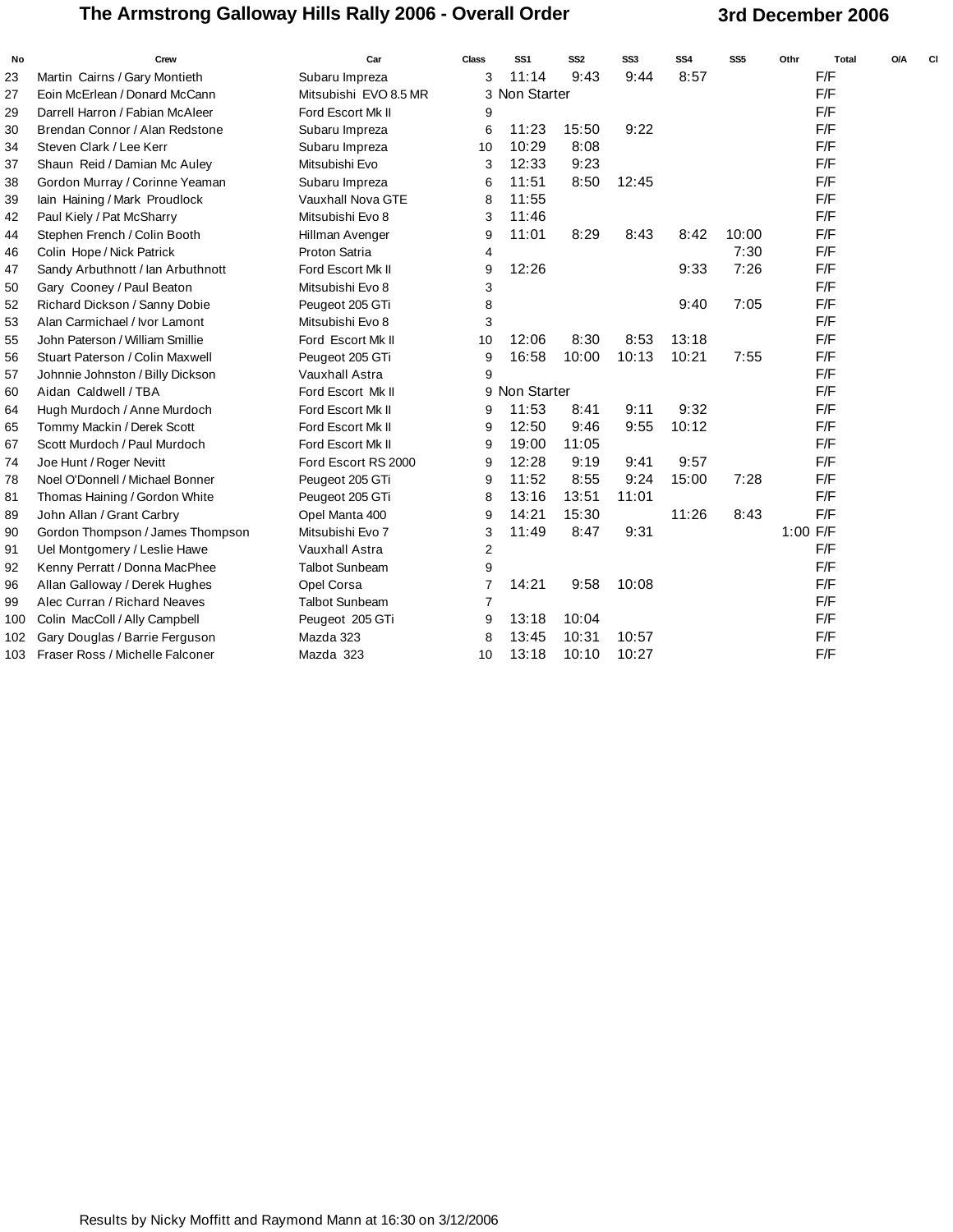### The Armstrong Galloway Hills Rally 2006 - Class Order **3rd December 2006**

| No             | Crew                                                              | Car                             | <b>Class</b>   | SS <sub>1</sub> | SS <sub>2</sub> | SS3   | SS4   | SS5   | Othr       | <b>Total</b> | O/A | <b>CI</b>                 |
|----------------|-------------------------------------------------------------------|---------------------------------|----------------|-----------------|-----------------|-------|-------|-------|------------|--------------|-----|---------------------------|
| 91             | Uel Montgomery / Leslie Hawe                                      | Vauxhall Astra                  | $\overline{2}$ |                 |                 |       |       |       | F/F        |              |     |                           |
| 3              | Jock Armstrong / Kirsty Riddick                                   | Subaru Impreza N12              | 3              | 10:14           | 7:41            | 8:04  | 8:01  | 6:11  |            | 40:11        | 1   | 1                         |
| 7              | Seamus Donnelly / Damien Duffin                                   | Mitsubishi Evo 8                | 3              | 10:34           | 7:52            | 8:25  | 8:15  | 6:17  |            | 41:23        | 5   | $\overline{c}$            |
| 19             | lain Grubb / Kevin Rae                                            | Mitsubishi Evo 5                | 3              | 10:39           | 8:01            | 8:24  | 8:25  | 6:24  |            | 41:53        | 7   | 3                         |
| 10             | Malloch Nicoll / Bob Lumgair                                      | Mitsubishi Evo 7                | 3              | 11:06           | 8:14            | 8:40  | 8:32  | 6:36  |            | 43:08        | 8   | $\overline{\mathcal{A}}$  |
| 15             | Craig McMiken / David Crisp                                       | Mitsubishi Evo 6                | 3              | 11:11           | 8:27            | 8:51  | 8:43  | 6:40  |            | 43:52        | 12  | 5                         |
| 32             | Donnie MacDonald / John McDonell                                  | Subaru Impreza GC8              | 3              | 11:14           | 8:25            | 9:00  | 8:42  | 6:41  |            | 44:02        | 13  | 6                         |
| 66             | Ross Cree / Robin Nicolson                                        | Subaru Impreza                  | 3              | 11:25           | 8:42            | 9:00  | 9:02  | 6:57  |            | 45:06        | 16  | $\overline{7}$            |
| 22             | Eddie Donaghy / Simon Mills                                       | Mitsubishi Evo 8                | 3              | 11:31           | 8:41            | 9:02  | 9:13  | 6:54  |            | 45:21        | 17  | 8                         |
| 43             | Tom Hynd / Roger Herron                                           | Mitsubishi Evo 6                | 3              | 11:26           | 8:35            | 9:12  | 9:17  | 6:58  |            | 45:28        | 18  | 9                         |
| 49             | Trevor Ferguson / Patrick Gallagher                               | Subaru Impreza N12              | 3              | 11:43           | 8:49            | 9:12  | 9:06  | 6:57  |            | 45:47        | 21  | 10                        |
| 36             | Gregory Shaw / John McCann                                        | Subaru Impreza                  | 3              | 11:48           | 10:01           | 9:09  | 9:15  | 7:01  |            | 47:14        | 26  | 11                        |
| 51             | Barry Horan / Mark Siggins                                        | Subaru Impreza                  | 3              | 11:59           | 9:10            | 9:30  | 9:38  | 7:09  |            | 47:26        | 27  | 12                        |
| 59             | Linda Allan / Scott Hunter                                        | Mitsubishi Evo 4                | 3              | 12:34           | 9:19            | 9:31  | 9:50  | 7:01  |            | 48:15        |     | 30 13                     |
| 71             | Graham Clark / Amy McKinnon                                       | Subaru Impreza                  | 3              | 12:55           | 9:29            | 9:38  | 9:51  | 7:15  |            | 49:08        | 36  | 14                        |
| 77             | Thomas Coburn / Patrick McCullagh                                 | Mitsubishi Evo 6                | 3              | 13:09           | 9:48            | 10:36 | 10:05 | 7:47  |            | 51:25        |     | 42 15                     |
| 41             | Billy Thomson / Jim Little                                        | Subaru Impreza N10              | 3              | 18:05           | 9:26            | 9:26  | 9:58  | 7:30  |            | 54:25        |     | 50 16                     |
| 9              | Terry Mc Gonigle / Rodney Hicks                                   | Mitsubishi Evo 9                | 3              |                 |                 |       |       |       | F/F        |              |     |                           |
| 16             | lan Campbell / Richard Wardle                                     | Mitsubishi Evo 9                |                | 3 Non Starter   |                 |       |       |       | F/F        |              |     |                           |
| 18             | Paul Britton / Kenny Bustard                                      | Subaru Impreza N12              | 3              | 11:13           | 10:38           |       |       |       | F/F        |              |     |                           |
| 23             | Martin Cairns / Gary Montieth                                     | Subaru Impreza                  | 3              | 11:14           | 9:43            | 9:44  | 8:57  |       | F/F        |              |     |                           |
| 27             | Eoin McErlean / Donard McCann                                     | Mitsubishi EVO 8.5 MR           |                | 3 Non Starter   |                 |       |       |       | F/F        |              |     |                           |
| 37             | Shaun Reid / Damian Mc Auley                                      | Mitsubishi Evo                  | 3              | 12:33           | 9:23            |       |       |       | F/F        |              |     |                           |
| 42             | Paul Kiely / Pat McSharry                                         | Mitsubishi Evo 8                | 3              | 11:46           |                 |       |       |       | F/F        |              |     |                           |
| 50             | Gary Cooney / Paul Beaton                                         | Mitsubishi Evo 8                | 3              |                 |                 |       |       |       | F/F        |              |     |                           |
| 53             | Alan Carmichael / Ivor Lamont                                     | Mitsubishi Evo 8                | 3              |                 |                 |       |       |       | F/F        |              |     |                           |
| 90             | Gordon Thompson / James Thompson                                  | Mitsubishi Evo 7                | 3              | 11:49           | 8:47            | 9:31  |       |       | 1:00 F/F   |              |     |                           |
| 88             | lan Henry / James McDermot                                        | Peugeot 206                     | 4              | 14:08           | 10:32           | 11:01 | 11:31 | 8:13  |            | 55:25        | 53  | - 1                       |
| 46             | Colin Hope / Nick Patrick                                         | Proton Satria                   | 4              |                 |                 |       |       | 7:30  | F/F        |              |     |                           |
| $\overline{2}$ | Raymond Johnston / Richard Bell                                   | Subaru Impreza WRC              | 6              | 10:16           | 7:45            | 8:23  | 7:59  | 6:18  |            | 40:41        | 3   | $\mathbf 1$               |
| 12             | Philip Walker / Vicky Grant                                       | Subaru Impreza                  | 6              | 11:20           | 8:17            | 8:50  | 8:40  | 6:36  |            | 43:43        | 10  | $\overline{2}$            |
| 31             | Billy McLellend / Helen Brown                                     | Mitsubishi Evo 3                | 6              | 11:46           | 9:22            | 8:44  | 9:27  | 6:53  |            | 46:12        | 23  | $\mathbf{3}$              |
| 17             | Enda McNulty / Ronan O'Kane                                       | Mitsubishi Evo 6                | 6              |                 | 9:06            |       |       |       | F/F<br>F/F |              |     |                           |
| 21             | Kieron Graffin / Paddy Robinson<br>Brendan Connor / Alan Redstone | Mitsubishi Evo 9                | 6              | 10:56<br>11:23  | 15:50           | 9:22  |       |       | F/F        |              |     |                           |
| 30             |                                                                   | Subaru Impreza                  | 6<br>6         | 11:51           | 8:50            | 12:45 |       |       | F/F        |              |     |                           |
| 38<br>26       | Gordon Murray / Corinne Yeaman<br>David Bogie / David Paterson    | Subaru Impreza<br>Vauxhall Nova | 7              | 11:23           | 8:48            | 8:51  | 8:57  | 6:40  |            | 44:39        | 14  | $\overline{1}$            |
| 25             | Shane McGirr / Gregory McDaid                                     | <b>Toyota Starlet</b>           | 7              | 11:53           | 8:47            | 9:18  | 9:26  | 6:46  |            | 46:10        | 22  | $\overline{c}$            |
| 76             | Charles Blair / Keir Beaton                                       | Volkswagen Polo                 | 7              | 12:47           | 9:39            | 9:56  | 10:15 | 7:23  |            | 50:00        | 40  | 3                         |
| 68             | Callum Bendall / Scott Bendall                                    | Ford Ka                         | 7              | 13:58           | 9:54            | 10:07 | 10:47 | 8:14  |            | 53:00        | 44  | 4                         |
| 98             | Michelle Park / Craig Gilmour                                     | Talbot Sunbeam Ti               | 7              | 13:58           | 10:32           | 10:44 | 10:49 | 7:53  |            | 53:56        | 49  | $\sqrt{5}$                |
| 96             | Allan Galloway / Derek Hughes                                     | Opel Corsa                      | 7              | 14:21           | 9:58            | 10:08 |       |       | F/F        |              |     |                           |
| 99             | Alec Curran / Richard Neaves                                      | <b>Talbot Sunbeam</b>           | 7              |                 |                 |       |       |       | F/F        |              |     |                           |
| 75             | Tam Brown / Derek Adamson                                         | Peugeot 205 GTi                 | 8              | 12:16           | 9:00            | 9:29  | 9:46  | 7:29  |            | 48:00        | 29  | $\overline{\phantom{1}}$  |
| 70             | Craig Smith / Charles MacKenzie                                   | Peugeot 205 GTi                 | 8              | 12:26           | 9:18            | 9:58  | 10:07 | 7:16  |            | 49:05        | 35  | $\overline{c}$            |
| 86             | Kerrill Waters / Ultan McGowan                                    | Peugeot 205 GTi                 | 8              | 12:20           | 9:28            | 9:50  | 10:18 | 7:42  |            | 49:38        | 38  | 3                         |
| 85             | Stuart McNeil / Susan Brown                                       | MG ZR                           | 8              | 12:19           | 9:09            | 10:06 | 9:47  | 10:00 |            | 51:21        | 41  | 4                         |
| 93             | lan Bendall / Jim Haugh                                           | Vauxhall Corsa                  | 8              | 13:32           | 10:28           | 10:31 | 10:49 | 7:51  |            | 53:11        | 46  | 5                         |
| 79             | Lee Hastings / M Roberts                                          | Peugeot 205 GTi                 | 8              | 13:22           | 9:59            | 10:18 | 11:06 | 8:08  | 2:00       | 54:53        | 51  | 6                         |
| 87             | Craig Henderson / Ashley Powell                                   | Peugeot 205 GTI                 | 8              | 13:38           | 11:16           | 10:52 | 11:06 | 8:13  |            | 55:05        | 52  | $\overline{7}$            |
| 39             | lain Haining / Mark Proudlock                                     | Vauxhall Nova GTE               | 8              | 11:55           |                 |       |       |       | F/F        |              |     |                           |
| 52             | Richard Dickson / Sanny Dobie                                     | Peugeot 205 GTi                 | 8              |                 |                 |       | 9:40  | 7:05  | F/F        |              |     |                           |
| 81             | Thomas Haining / Gordon White                                     | Peugeot 205 GTi                 | 8              | 13:16           | 13:51           | 11:01 |       |       | F/F        |              |     |                           |
| 102            | Gary Douglas / Barrie Ferguson                                    | Mazda 323                       | 8              | 13:45           | 10:31           | 10:57 |       |       | F/F        |              |     |                           |
| 28             | Paul Ward / Robert McDaid                                         | Ford Escort Mk II               | 9              | 11:24           | 8:32            | 8:53  | 9:06  | 6:55  |            | 44:50        | 15  | $\overline{1}$            |
| 63             | Paul McErlean / Niall McKenna                                     | Ford Escort Mk II               | 9              | 11:59           | 8:48            | 9:17  | 9:24  | 7:11  |            | 46:39        | 24  | $\overline{c}$            |
| 72             | Stephen Hope / Louise Wright                                      | Ford Escort RS                  | 9              | 11:45           | 8:59            | 9:19  | 9:51  | 7:08  |            | 47:02        | 25  | $\ensuremath{\mathsf{3}}$ |
| 48             | Martin Collins / Fergal Shaw                                      | Ford Escort Mk II               | 9              | 12:20           | 9:15            | 9:24  | 9:28  | 7:02  |            | 47:29        | 28  | $\overline{\mathcal{A}}$  |
| 45             | Ivor Clark / Bob Morland                                          | Chrysler Avenger                | 9              | 12:14           | 9:09            | 10:26 | 9:43  | 7:06  |            | 48:38        | 32  | 5                         |
| 61             | Thomas Brown / Peter Kerr                                         | Ford Escort Mk II               | 9              | 12:23           | 9:28            | 9:40  | 9:54  | 7:32  |            | 48:57        | 34  | 6                         |
| 69             | Alan McMorran / Albert Connelly                                   | Peugeot 205 GTi                 | 9              | 13:14           | 10:11           | 10:39 | 10:52 | 7:57  |            | 52:53        | 43  | $\overline{7}$            |
| 83             | David Drummond / Steven Bogle                                     | Ford Escort Mk II               | 9              | 13:36           | 10:06           | 10:24 | 10:56 | 7:59  |            | 53:01        | 45  | 8                         |
| 95             | Roger Alcorn / William Paul                                       | Peugeot 309 GTi                 | 9              | 13:24           | 10:17           | 10:43 | 10:59 | 8:02  |            | 53:25        | 47  | 9                         |
| 97             | Rhona Mackin / Donald MacPhee                                     | Ford Escort Mk I                | 9              | 14:08           | 10:21           | 10:37 | 10:49 | 7:53  |            | 53:48        |     | 48 10                     |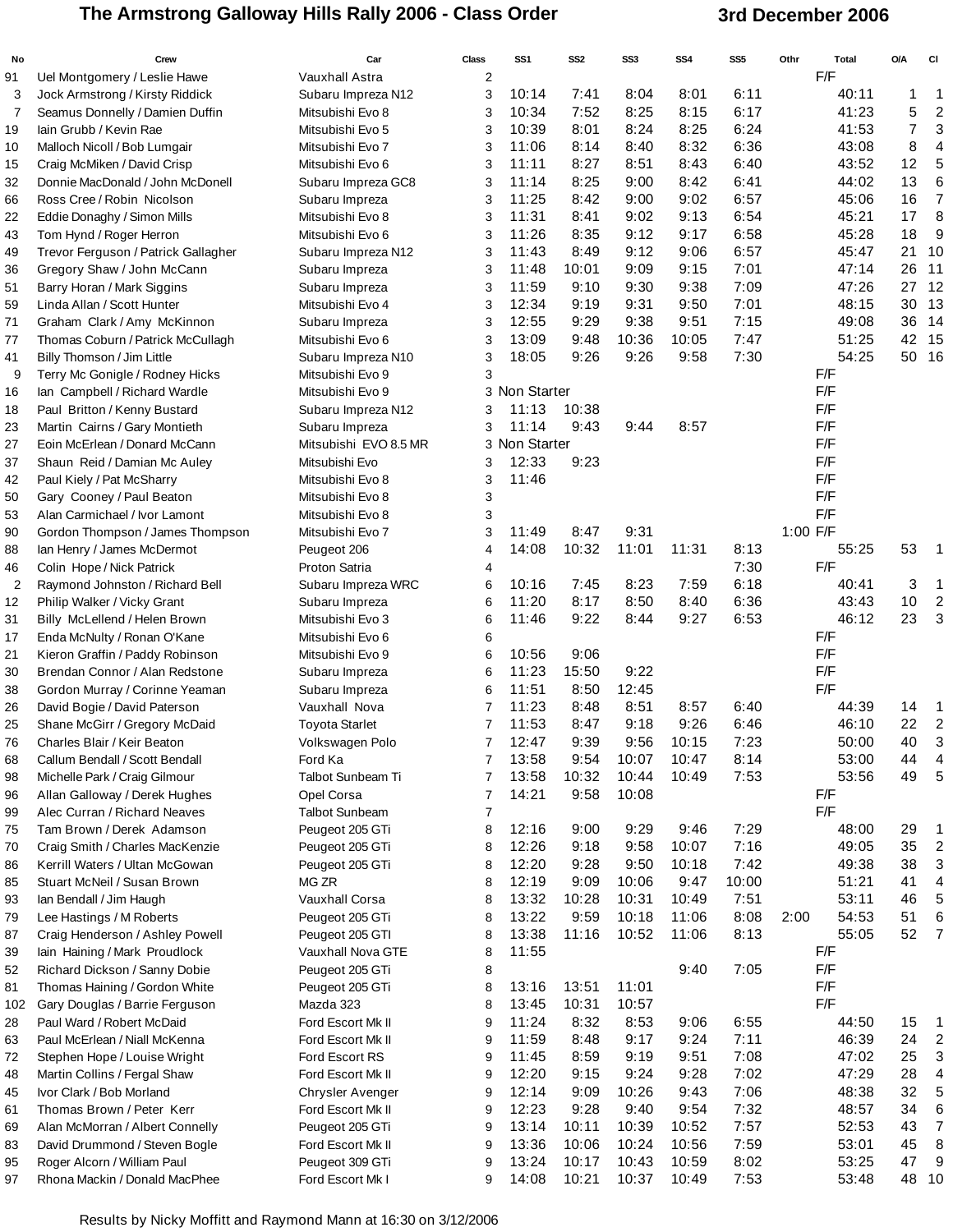### The Armstrong Galloway Hills Rally 2006 - Class Order **3rd December 2006**

| No  | Crew                                   | Car                      | <b>Class</b> | SS <sub>1</sub> | SS <sub>2</sub> | SS <sub>3</sub> | SS <sub>4</sub> | SS <sub>5</sub> | Othr | <b>Total</b> | <b>O/A</b>     | <b>CI</b>               |
|-----|----------------------------------------|--------------------------|--------------|-----------------|-----------------|-----------------|-----------------|-----------------|------|--------------|----------------|-------------------------|
| 94  | Justin Rooke / Duncan Hastings         | Peugeot 205 GTi          | 9            | 14:30           | 10:30           | 11:04           | 11:39           | 8:12            |      | 55:55        | 54             | 11                      |
| 82  | Mark McCulloch / John McCulloch        | Peugeot 205 GTi          | 9            | 14:36           | 14:31           | 14:56           | 10:45           | 7:38            |      | 62:26        | 56             | 12                      |
| 11  | Adrian Hetherington / Terry Walkinshaw | Ford Escort Mk II        | 9            | 10:54           |                 |                 |                 |                 |      | F/F          |                |                         |
| 14  | Seamus O'Connell / Sean Magee          | <b>Ford Escort</b>       | 9            |                 |                 |                 |                 |                 |      | F/F          |                |                         |
| 29  | Darrell Harron / Fabian McAleer        | Ford Escort Mk II        | 9            |                 |                 |                 |                 |                 |      | F/F          |                |                         |
| 44  | Stephen French / Colin Booth           | Hillman Avenger          | 9            | 11:01           | 8:29            | 8:43            | 8:42            | 10:00           |      | F/F          |                |                         |
| 47  | Sandy Arbuthnott / Ian Arbuthnott      | Ford Escort Mk II        | 9            | 12:26           |                 |                 | 9:33            | 7:26            |      | F/F          |                |                         |
| 56  | Stuart Paterson / Colin Maxwell        | Peugeot 205 GTi          | 9            | 16:58           | 10:00           | 10:13           | 10:21           | 7:55            |      | F/F          |                |                         |
| 57  | Johnnie Johnston / Billy Dickson       | Vauxhall Astra           | 9            |                 |                 |                 |                 |                 |      | F/F          |                |                         |
| 60  | Aidan Caldwell / TBA                   | Ford Escort Mk II        |              | 9 Non Starter   |                 |                 |                 |                 |      | F/F          |                |                         |
| 64  | Hugh Murdoch / Anne Murdoch            | Ford Escort Mk II        | 9            | 11:53           | 8:41            | 9:11            | 9:32            |                 |      | F/F          |                |                         |
| 65  | Tommy Mackin / Derek Scott             | Ford Escort Mk II        | 9            | 12:50           | 9:46            | 9:55            | 10:12           |                 |      | F/F          |                |                         |
| 67  | Scott Murdoch / Paul Murdoch           | Ford Escort Mk II        | 9            | 19:00           | 11:05           |                 |                 |                 |      | F/F          |                |                         |
| 74  | Joe Hunt / Roger Nevitt                | Ford Escort RS 2000      | 9            | 12:28           | 9:19            | 9:41            | 9:57            |                 |      | F/F          |                |                         |
| 78  | Noel O'Donnell / Michael Bonner        | Peugeot 205 GTi          | 9            | 11:52           | 8:55            | 9:24            | 15:00           | 7:28            |      | F/F          |                |                         |
| 89  | John Allan / Grant Carbry              | Opel Manta 400           | 9            | 14:21           | 15:30           |                 | 11:26           | 8:43            |      | F/F          |                |                         |
| 92  | Kenny Perratt / Donna MacPhee          | <b>Talbot Sunbeam</b>    | 9            |                 |                 |                 |                 |                 |      | F/F          |                |                         |
| 100 | Colin MacColl / Ally Campbell          | Peugeot 205 GTi          | 9            | 13:18           | 10:04           |                 |                 |                 |      | F/F          |                |                         |
| 1   | Sean Devine / Andrew Purcell           | Subaru Impreza WRC       | 10           | 10:21           | 7:40            | 8:08            | 7:49            | 6:13            |      | 40:11        | $\overline{2}$ | $\mathbf 1$             |
| 5   | John Crawford / Ian Simpson            | Metro 6R4                | 10           | 10:21           | 7:40            | 8:32            | 8:16            | 6:31            |      | 41:20        | 4              | $\boldsymbol{2}$        |
| 4   | Stephen Harron / Drew Sturrock         | Subaru Legacy            | 10           | 10:26           | 7:57            | 8:22            | 8:18            | 6:29            |      | 41:32        | 6              | 3                       |
| 20  | Gordon Alexander / Ian Clark           | Mitsubishi Evo 1         | 10           | 11:04           | 8:13            | 8:34            | 8:37            | 6:44            |      | 43:12        | 9              | $\overline{\mathbf{4}}$ |
| 8   | David Hughes / Louise Sutherland       | Mitsubishi Evo 8.5       | 10           | 11:18           | 8:12            | 8:52            | 8:45            | 6:42            |      | 43:49        | 11             | 5                       |
| 35  | Stephen Campbell / Stewart Hurst       | Mitsubishi Evo 5         | 10           | 11:16           | 8:45            | 9:23            | 9:09            | 6:56            |      | 45:29        | 19             | $\,6$                   |
| 33  | Steven Hogg / Phil Shortt              | Subaru Impreza           | 10           | 11:44           | 8:47            | 9:32            | 8:56            | 6:43            |      | 45:42        | 20             | $\overline{7}$          |
| 101 | John Wilson / Jennifer Wilson          | Ford Sierra              | 10           | 12:46           | 9:13            | 9:30            | 9:24            | 7:29            |      | 48:22        | 31             | $\, 8$                  |
| 84  | Annabelle Tennant / Dave Tennant       | Subaru Impreza           | 10           | 12:36           | 9:14            | 9:30            | 9:51            | 7:30            |      | 48:41        | 33             | $9\,$                   |
| 62  | Nick West / Philip Peak                | Mitsubishi Evo 4         | 10           | 12:35           | 9:41            | 9:53            | 10:01           | 7:26            |      | 49:36        | 37             | 10                      |
| 73  | Tommy Mackay / Ally Mackay             | Mitsubishi Evo 3         | 10           | 13:16           | 9:12            | 9:34            | 9:56            | 7:49            |      | 49:47        | 39             | 11                      |
| 54  | Ron Horne / Wayne Horne                | Subaru Impreza           | 10           | 14:26           | 11:17           | 11:23           | 11:13           | 8:40            |      | 56:59        | 55             | 12                      |
| 6   | Darren Gass / Neil Shanks              | <b>Toyota Celica GT4</b> | 10           |                 |                 |                 |                 |                 |      | F/F          |                |                         |
| 34  | Steven Clark / Lee Kerr                | Subaru Impreza           | 10           | 10:29           | 8:08            |                 |                 |                 |      | F/F          |                |                         |
| 55  | John Paterson / William Smillie        | Ford Escort Mk II        | 10           | 12:06           | 8:30            | 8:53            | 13:18           |                 |      | F/F          |                |                         |
| 103 | Fraser Ross / Michelle Falconer        | Mazda 323                | 10           | 13:18           | 10:10           | 10:27           |                 |                 |      | F/F          |                |                         |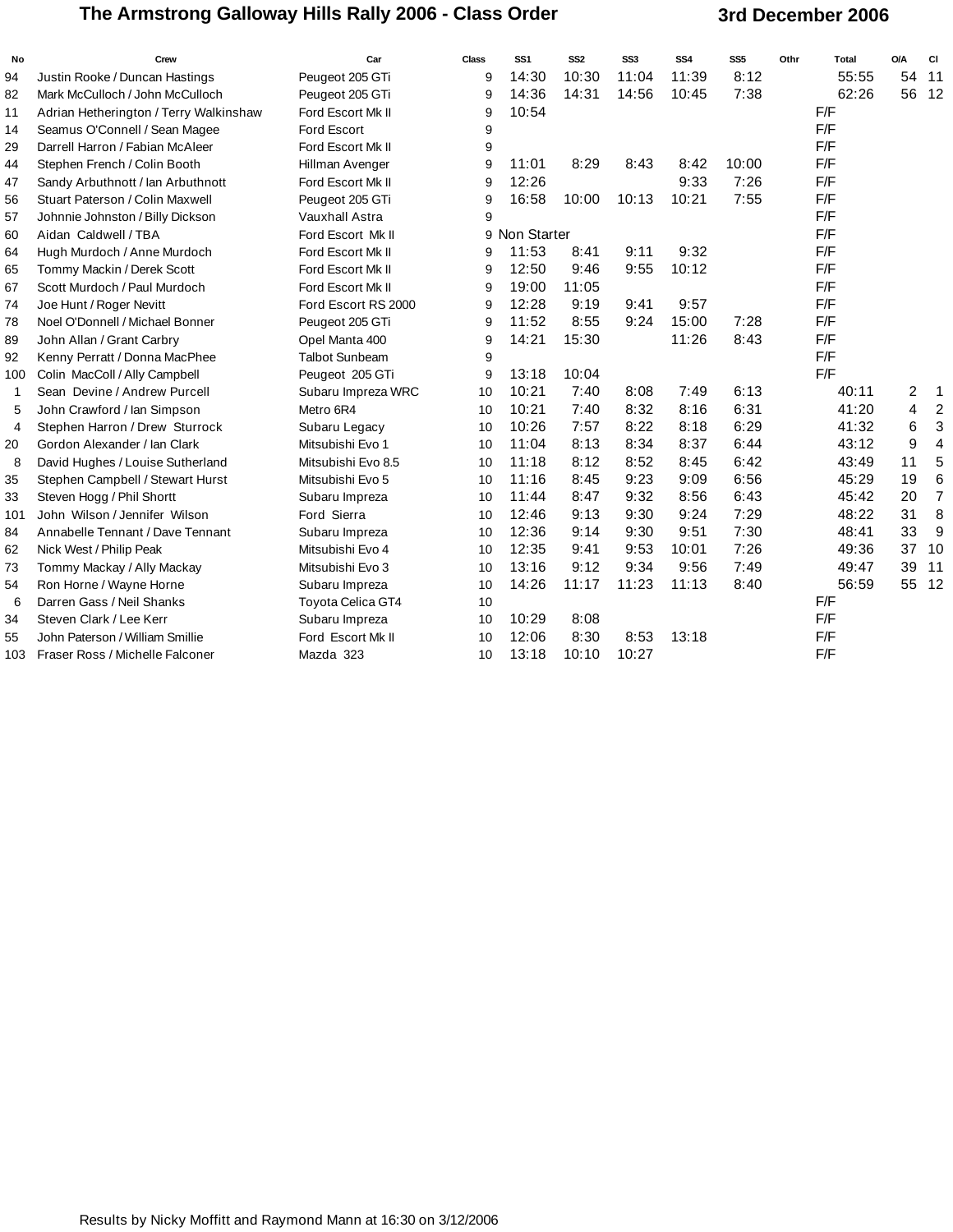# **The Armstrong Galloway Hills Rally 2006 Fastest on Stage**

| Position       | $\mathop{\mathsf{No}}$   | SS <sub>1</sub> | No             | SS <sub>2</sub> | No                        | SS <sub>3</sub> | No             | SS4   | No                        | SS5  |
|----------------|--------------------------|-----------------|----------------|-----------------|---------------------------|-----------------|----------------|-------|---------------------------|------|
| 1              | 3                        | 10:14           | 1              | 7:40            | $\ensuremath{\mathsf{3}}$ | 8:04            | $\mathbf{1}$   | 7:49  | $\ensuremath{\mathsf{3}}$ | 6:11 |
| $\mathbf{2}$   | $\overline{2}$           | 10:16           | 5              | 7:40            | 1                         | 8:08            | $\overline{2}$ | 7:59  | 1                         | 6:13 |
| 3              | 1                        | 10:21           | 3              | 7:41            | 4                         | 8:22            | 3              | 8:01  | $\overline{7}$            | 6:17 |
| 4              | 5                        | 10:21           | $\overline{2}$ | 7:45            | $\mathbf 2$               | 8:23            | $\overline{7}$ | 8:15  | $\mathbf 2$               | 6:18 |
| 5              | $\overline{\mathcal{A}}$ | 10:26           | $\overline{7}$ | 7:52            | 19                        | 8:24            | 5              | 8:16  | 19                        | 6:24 |
| 6              | 34                       | 10:29           | 4              | 7:57            | $\overline{7}$            | 8:25            | 4              | 8:18  | $\overline{\mathbf{4}}$   | 6:29 |
| $\overline{7}$ | $\overline{7}$           | 10:34           | 19             | 8:01            | 5                         | 8:32            | 19             | 8:25  | 5                         | 6:31 |
| 8              | 19                       | 10:39           | 34             | 8:08            | 20                        | 8:34            | 10             | 8:32  | 10                        | 6:36 |
| 9              | 11                       | 10:54           | 8              | 8:12            | 10                        | 8:40            | 20             | 8:37  | 12                        | 6:36 |
| 10             | 21                       | 10:56           | 20             | 8:13            | 44                        | 8:43            | 12             | 8:40  | 15                        | 6:40 |
| 11             | 44                       | 11:01           | 10             | 8:14            | 31                        | 8:44            | 44             | 8:42  | 26                        | 6:40 |
| 12             | 20                       | 11:04           | 12             | 8:17            | 12                        | 8:50            | 32             | 8:42  | 32                        | 6:41 |
| 13             | 10                       | 11:06           | 32             | 8:25            | 15                        | 8:51            | 15             | 8:43  | 8                         | 6:42 |
| 14             | 15                       | 11:11           | 15             | 8:27            | 26                        | 8:51            | 8              | 8:45  | 33                        | 6:43 |
| 15             | 18                       | 11:13           | 44             | 8:29            | 8                         | 8:52            | 33             | 8:56  | 20                        | 6:44 |
| 16             | 23                       | 11:14           | 55             | 8:30            |                           | 8:53            | 26             | 8:57  | 25                        | 6:46 |
|                |                          |                 |                |                 | 55                        |                 |                |       |                           |      |
| 17             | 32                       | 11:14           | 28             | 8:32            | 28                        | 8:53            | 23             | 8:57  | 31                        | 6:53 |
| 18             | 35                       | 11:16           | 43             | 8:35            | 32                        | 9:00            | 66             | 9:02  | 22                        | 6:54 |
| 19             | 8                        | 11:18           | 22             | 8:41            | 66                        | 9:00            | 28             | 9:06  | 28                        | 6:55 |
| 20             | 12                       | 11:20           | 64             | 8:41            | 22                        | 9:02            | 49             | 9:06  | 35                        | 6:56 |
| 21             | 26                       | 11:23           | 66             | 8:42            | 36                        | 9:09            | 35             | 9:09  | 66                        | 6:57 |
| 22             | 30                       | 11:23           | 35             | 8:45            | 64                        | 9:11            | 22             | 9:13  | 49                        | 6:57 |
| 23             | 28                       | 11:24           | 33             | 8:47            | 43                        | 9:12            | 36             | 9:15  | 43                        | 6:58 |
| 24             | 66                       | 11:25           | 90             | 8:47            | 49                        | 9:12            | 43             | 9:17  | 36                        | 7:01 |
| 25             | 43                       | 11:26           | 25             | 8:47            | 63                        | 9:17            | 63             | 9:24  | 59                        | 7:01 |
| 26             | 22                       | 11:31           | 26             | 8:48            | 25                        | 9:18            | 101            | 9:24  | 48                        | 7:02 |
| 27             | 49                       | 11:43           | 63             | 8:48            | 72                        | 9:19            | 25             | 9:26  | 52                        | 7:05 |
| 28             | 33                       | 11:44           | 49             | 8:49            | 30                        | 9:22            | 31             | 9:27  | 45                        | 7:06 |
| 29             | 72                       | 11:45           | 38             | 8:50            | 35                        | 9:23            | 48             | 9:28  | 72                        | 7:08 |
| 30             | 31                       | 11:46           | 78             | 8:55            | 78                        | 9:24            | 64             | 9:32  | 51                        | 7:09 |
| 31             | 42                       | 11:46           | 72             | 8:59            | 48                        | 9:24            | 47             | 9:33  | 63                        | 7:11 |
| 32             | 36                       | 11:48           | 75             | 9:00            | 41                        | 9:26            | 51             | 9:38  | 71                        | 7:15 |
| 33             | 90                       | 11:49           | 21             | 9:06            | 75                        | 9:29            | 52             | 9:40  | 70                        | 7:16 |
| 34             | 38                       | 11:51           | 45             | 9:09            | 51                        | 9:30            | 45             | 9:43  | 76                        | 7:23 |
| 35             | 78                       | 11:52           | 85             | 9:09            | 101                       | 9:30            | 75             | 9:46  | 47                        | 7:26 |
| 36             | 25                       | 11:53           | 51             | 9:10            | 84                        | 9:30            | 85             | 9:47  | 62                        | 7:26 |
| 37             | 64                       | 11:53           | 73             | 9:12            | 90                        | 9:31            | 59             | 9:50  | 78                        | 7:28 |
| 38             | 39                       | 11:55           | 101            | 9:13            | 59                        | 9:31            | 72             | 9:51  | 101                       | 7:29 |
| 39             | 51                       | 11:59           | 84             | 9:14            | 33                        | 9:32            | 84             | 9:51  | 75                        | 7:29 |
| 40             | 63                       | 11:59           | 48             | 9:15            | 73                        | 9:34            | 71             | 9:51  | 84                        | 7:30 |
| 41             | 55                       | 12:06           | 70             | 9:18            | 71                        | 9:38            | 61             | 9:54  | 41                        | 7:30 |
| 42             | 45                       | 12:14           | 74             | 9:19            | 61                        | 9:40            | 73             | 9:56  | 46                        | 7:30 |
|                |                          |                 |                |                 |                           |                 |                |       |                           |      |
| 43             | 75                       | 12:16           | 59             | 9:19            | 74                        | 9:41            | 74             | 9:57  | 61                        | 7:32 |
| 44             | 85                       | 12:19           | 31             | 9:22            | 23                        | 9:44            | 41             | 9:58  | 82                        | 7:38 |
| 45             | 48                       | 12:20           | 37             | 9:23            | 86                        | 9:50            | 62             | 10:01 | 86                        | 7:42 |
| 46             | 86                       | 12:20           | 41             | 9:26            | 62                        | 9:53            | 77             | 10:05 | $77$                      | 7:47 |
| 47             | 61                       | 12:23           | 86             | 9:28            | 65                        | 9:55            | 70             | 10:07 | 73                        | 7:49 |
| 48             | 47                       | 12:26           | 61             | 9:28            | 76                        | 9:56            | 65             | 10:12 | 93                        | 7:51 |
| 49             | 70                       | 12:26           | 71             | 9:29            | 70                        | 9:58            | 76             | 10:15 | 97                        | 7:53 |
| 50             | 74                       | 12:28           | 76             | 9:39            | 85                        | 10:06           | 86             | 10:18 | 98                        | 7:53 |
| 51             | 37                       | 12:33           | 62             | 9:41            | 68                        | 10:07           | 56             | 10:21 | 56                        | 7:55 |
| 52             | 59                       | 12:34           | 23             | 9:43            | 96                        | 10:08           | 82             | 10:45 | 69                        | 7:57 |
| 53             | 62                       | 12:35           | 65             | 9:46            | 56                        | 10:13           | 68             | 10:47 | 83                        | 7:59 |
| 54             | 84                       | 12:36           | 77             | 9:48            | 79                        | 10:18           | 93             | 10:49 | 95                        | 8:02 |
| 55             | 101                      | 12:46           | 68             | 9:54            | 83                        | 10:24           | 97             | 10:49 | 79                        | 8:08 |
| 56             | 76                       | 12:47           | 96             | 9:58            | 45                        | 10:26           | 98             | 10:49 | 94                        | 8:12 |

Results by Nicky Moffitt and Raymond Mann at 16:30 on 03/12/2006